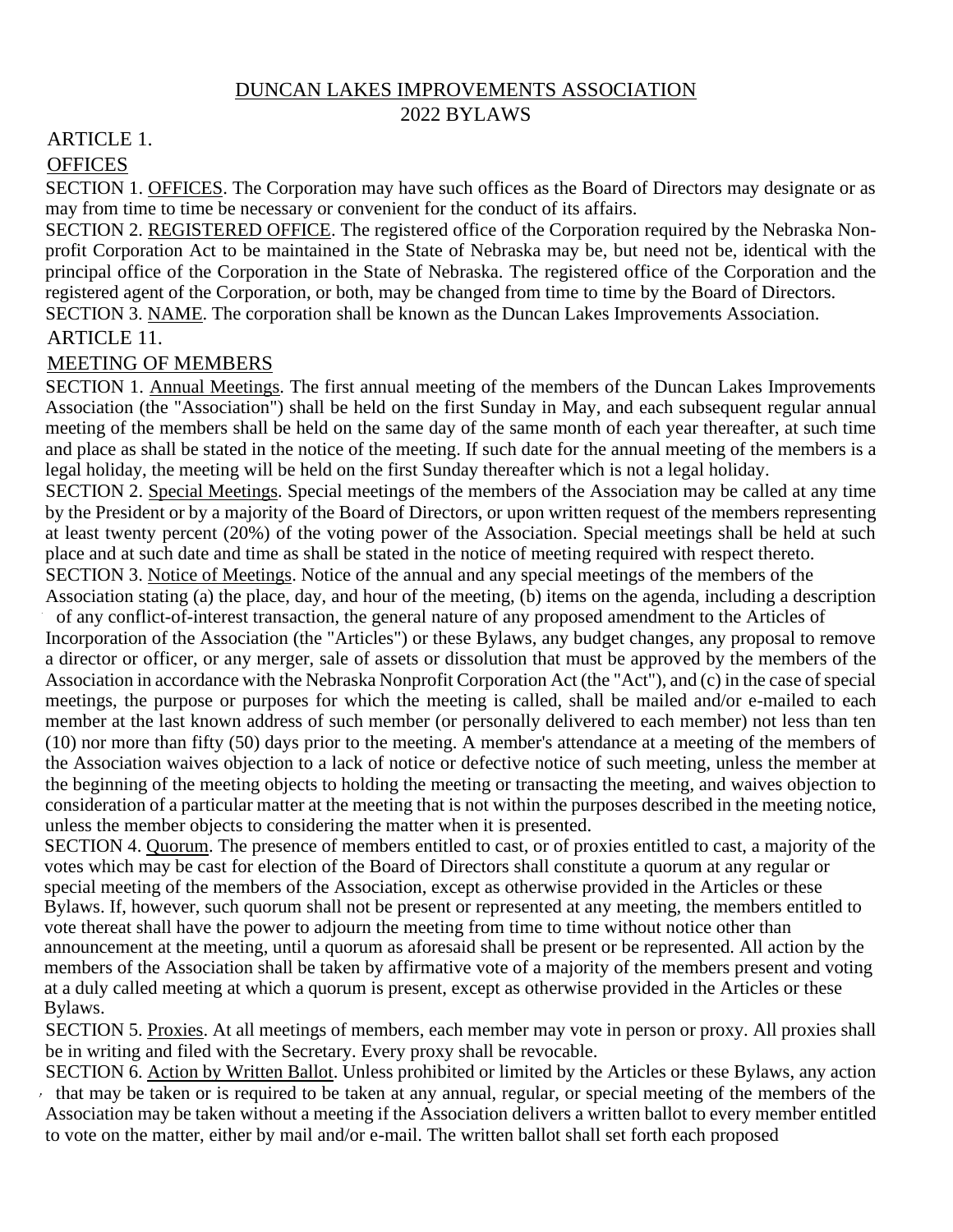action and provide an opportunity to vote for or against each such action, by returning their ballot by either mail and/or e-mail. The written ballot requires a majority of those ballots cast to pass. Approval by written ballot shall be valid only when the number of votes cast by ballot equals or exceeds the quorum required to be present at a meeting authorizing the action, and the number of approvals equals or exceeds the number of votes that would be required to approve the matter at a meeting at which the total number of votes cast was the same as the number of votes cast by ballot. The solicitation for votes by written ballot shall indicate the number of responses needed to meet the quorum requirements, state the percentage of approvals necessary to approve each matter other than election of Directors, and specify the time by which a ballot must be received by the Association in order to be counted. A written ballot may not be revoked.

## ARTICLE 111.

# BOARD OF DIRECTORS

SECTION 1. Number and Qualifications. The Business and affairs of Duncan Lakes Improvements Association (the "Association") shall be managed by a Board of Directors consisting of seven (7) Directors. The Directors need not be residents of the State of Nebraska. Although the number and qualifications of the Directors may be changed from time to time by amendment to these Bylaws, no change shall affect the incumbent Directors during the terms for which they were elected. 'The board of directors will serve without pay, but may be reimbursed for expenses incurred. These expenses shall be turned into the treasurer for approval and payment.

SECTION 2. Election and Tenure. All Directors shall be elected by the members at the annual meeting of the members of the Association and shall serve until their successors have been elected and qualified unless their service is earlier terminated because of death, resignation or removal. Directors shall serve for a term of three (3) years, and may be elected to an unlimited number of successive terms. Upon the election of the first Board of Directors one will serve one (1) year, one will serve two (2) years and two will serve three (3) years. Any Director may serve for unlimited terms.

SECTION 3. Vacancies. Any vacancy occurring on the Board of Directors, whether as a result of an increase in the number of Directors or for any other cause must be filled by the remaining Directors. If the Directors remaining in office constitute fewer than a quorum of the Board of Directors, then the remaining Directors must fill the vacancy by the affirmative vote of a majority of all remaining Directors, though less than a quorum of the Board of Directors. A Director elected to fill a vacancy shall be elected for the unexpired term of his or her predecessor in office and until his or her successor shall be elected and qualified unless his or her service is earlier terminated by death, resignation or removal.

SECTION 4. Removal. At a meeting of the members of the Association called expressly for that purpose, any Director may be removed with or without cause, by a majority of the members. The notice of the meeting shall expressly state that one of the purposes of the meeting is removal of the Director.

SECTION 5. Quorum. Except as otherwise provided in the Act or the Articles, attendance by a majority of all Directors in office immediately before the meeting begins shall constitute a quorum at such meeting, but if less than a majority of such Directors are present at said meeting, a majority of the Directors present may adjourn the meeting from time to time without further notice. In no event shall a quorum consist of less than the greater of one-third (1/3) of the number of Directors in office or three (3) Directors.

SECTION 6. Method of Acting. The act of a majority of the Directors present when a vote is taken at a meeting, provided that a quorum is present when the vote is taken, shall be the act of the Board of Directors, unless the act of a greater number is required by the Act, the Articles or these Bylaws.

SECTION 7. Annual Meeting. The annual meeting of the Board of Directors shall be held immediately following the annual meeting of the members of the Association or on such other date as may be fixed by the Board of Directors, for the purpose of transaction of such business as may come before the meeting. Notice of the annual meeting shall be given, setting forth the date, time and place of such meeting.

SECTION 8. Special Meetings. Special meetings of the Board of Directors may be called by or at the request of the President or twenty percent (20%) of the Directors then in office. The person or persons authorized to call special meetings of the Board of Directors may fix any place within the State of Nebraska, as the place for such special meeting called by them. Notice of special meetings shall be given, setting forth the date, time and place of such meeting.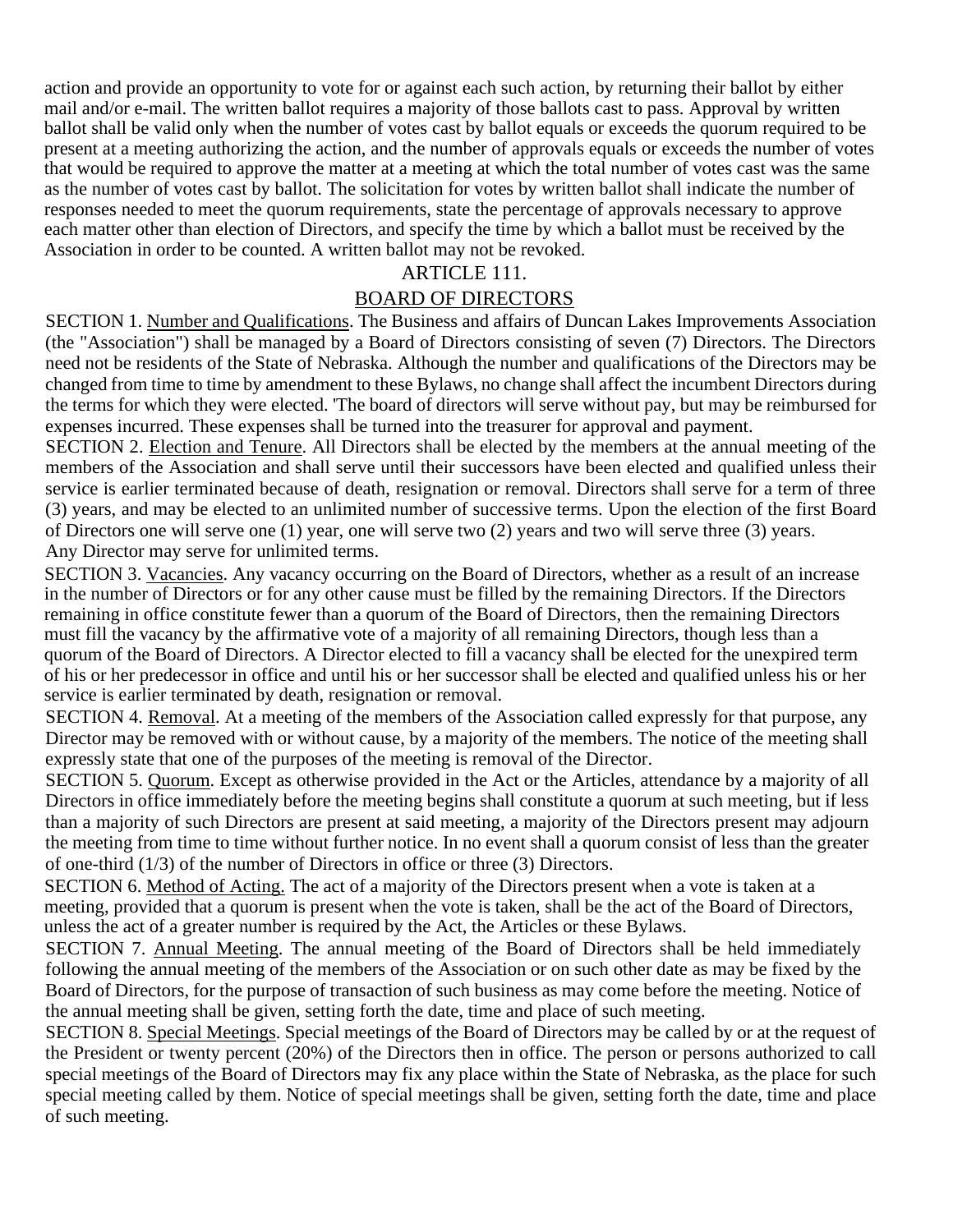SECTION 9. Notice. Any notice required to be given hereunder shall be given at least ten (10) days before any such meeting, by written notice delivered personally or sent by confirmed telecopy, first class mail, private carrier or any other reasonable form of wire or wireless communication to each Director at his or her address as shown by the records of the Association, unless such notice is waived in accordance with the procedures set forth herein and in the Act. If mailed, such notice shall be deemed to be delivered upon the earlier of when it is actually received or five (5) days after deposit in the United States Mail in a sealed envelope so addressed, with first class postage thereon prepaid. Written notice delivered by any other method permitted hereby is effective when received. Neither the business to be transacted at nor the purpose of any regular or special meeting of the Board of Directors need be specified in the notice unless a purpose of such meeting is to remove a Director or to take any other action which, if the Association had members, would require member approval under the Act.

In such case, the notice shall specify removal or such action as one purpose of the meeting.

SECTION 10. Waiver of Notice. Notice of a meeting may be waived by any Director by means of a writing signed by such Director and filed with the minutes or the corporate records of the Association. Attendance at a meeting shall constitute waiver of the notice requirement therefore unless the Director, upon arriving at the meeting or prior to the vote on a matter not noticed in conformity with the Act, the Articles, or these Bylaws, objects to lack of notice and does not thereafter vote for or assent to the objected action.

SECTION 11. Consent to Action without Meetings. Unless otherwise provided by law, any action required to be taken, or which may be taken at any meeting of the Board of Directors, may be taken without a meeting if a consent in writing setting forth the action so taken shall be signed by all of the Directors entitled to vote with respect to such action.

#### SECTION 12. Conflict of Interest Transactions.

(a) A "Conflict of Interest Transaction" is a transaction with the Association in which one or more Directors of the Association (each, a "Conflicted Director") has a direct or indirect interest in the transaction. For purposes of this section, a Director shall be deemed to have an indirect interest in a transaction if (i) another entity in which the Director has a material interest, or in which the Director is a general partner, is a party to the transaction, or (ii) another entity of which the Director is a director, officer, manager, or trustee is a party to the transaction.

(b) Notwithstanding anything to the contrary set forth herein, any Conflict-of-Interest Transaction may be approved only by means of the affirmative vote, taken in advance of the Conflict-of-Interest Transaction, of a majority of the Board of Directors, other than the Conflicted Director(s), who are present at a meeting at which a quorum (including for this purpose the Conflicted Director(s) is present when the vote is taken. Prior to such vote, the material facts of the Conflict-of-Interest Transaction and each Conflicted Director's interest must be fully disclosed or otherwise known to the members of the Board of Directors or the committee of the Board of Directors, as the case may be. The Directors voting in favor of the Conflict-of-Interest Transaction must in good faith reasonably believe that the Conflict-of-Interest Transaction is fair to the Association.

(c) Notwithstanding the foregoing, no Conflict-of-Interest Transaction may be authorized, approved or ratified under this policy by a single Director. In the event that all, or all but one (l), of the Directors are Conflicted Directors with respect to a Conflict-of-Interest Transaction under consideration by the Board of Directors, then all Directors may participate in the discussion and vote with respect to the Conflict-of-Interest Transaction. However, implementation of the Conflict-of-Interest Transaction, once approved by the Directors, shall be subject to receipt by the Association of one of the following:

(i) A reasoned opinion of competent legal counsel to the effect that the Conflict-of-Interest Transaction was fair at the time it was entered into:

(ii) The approval of the Attorney General of the State of Nebraska with respect to the Conflict-of-Interest Transaction; or

(iii) The approval of a district court of the State of Nebraska in an action in which the Attorney General of the State of Nebraska is joined as a party.

SECTION 13. Meeting Attendance. Members of the Board of Directors may participate in a regular or special meeting of the Board of Directors or conduct such meeting through the use of any means of communication by which all Directors participating may simultaneously hear each other during the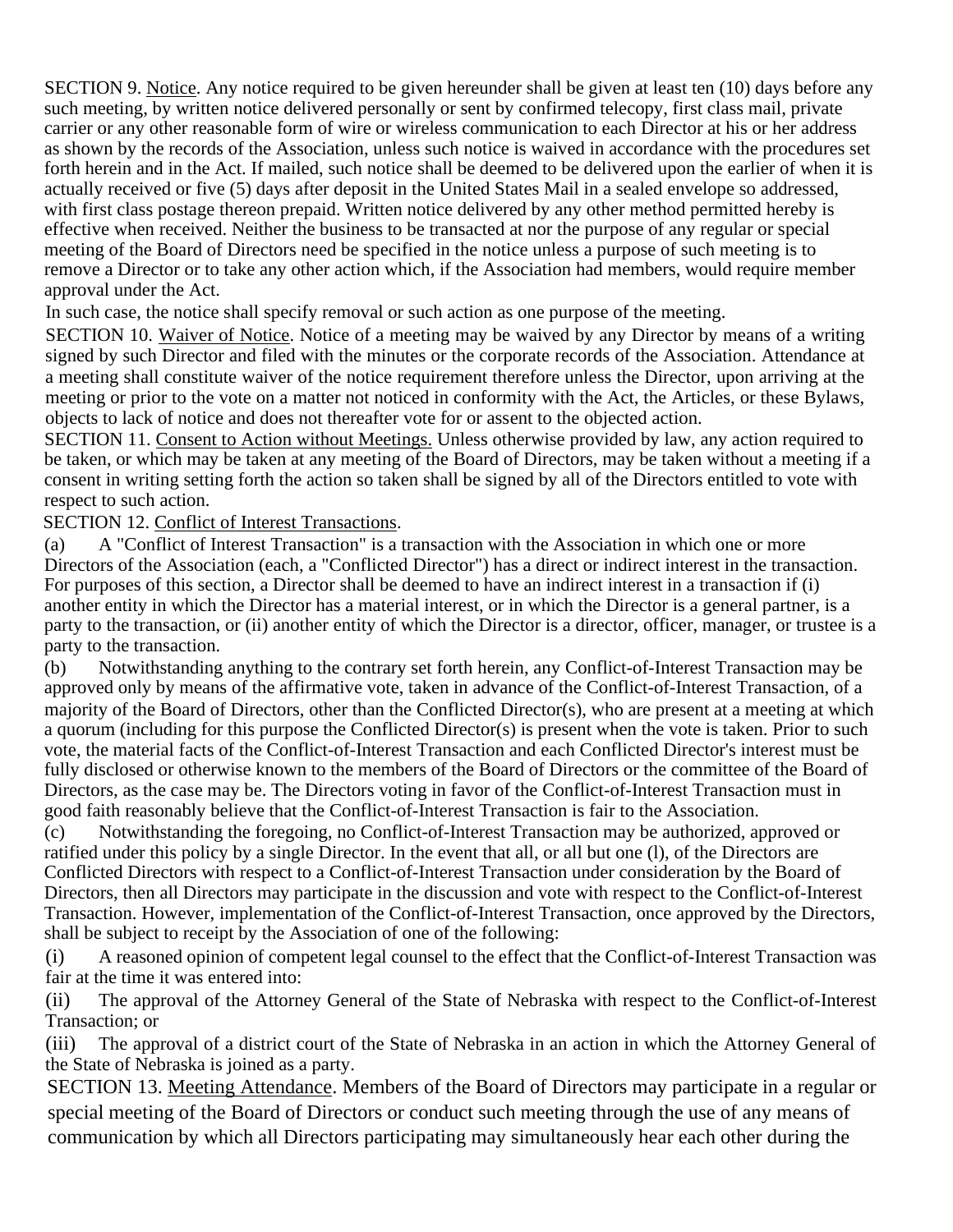meeting. A Director participating in a meeting by this means is deemed to be present in person at the meeting.

SECTION 14. Committees. The Board of Directors may, by resolution or resolutions passed by a majority of the whole Board of Directors, appoint one or more committees serving at the direction of the Board of Directors, as many members of the association willing to serve on the committee, which committees shall, to the extent permitted by the Act, have and may exercise such powers of the Board of Directors in the management of the business and affairs of the Association as shall be delegated to them.

SECTION 15. Expenditures. The Board of Directors shall have the authority to make expenditures of up to \$7,500 without a vote of the members.

### ARTICLE IV

#### **OFFICERS**

SECTION 1. Number and Qualification. The officers of the Association shall be a President, one or more Vice Presidents (as the Board of Directors shall determine), a Secretary and a Treasurer and such other officers and agents as may be deemed necessary by the Board of Directors. Any two or more offices may be held by the same person except President and Vice President.

SECTION 2. Election and Tenure. The officers of the Association shall be elected from among the Directors by the Board of Directors at the annual meeting, or as soon thereafter as is convenient. New offices may be created and filled at any meeting of the Board of Directors. Each officer shall hold office until his successor shall have been duly elected and qualified or, if earlier, until such officer's death, resignation or removal. Any officer may resign at any time by delivering notice to the Association. The terms of each office shall be unlimited.

SECTION 3. Removal. Any officer elected or appointed by the Board of Directors may be removed by the Board of Directors at any time with or without cause.

SECTION 4. Vacancies. Any vacancy occurring in one of the offices of the President, Vice President, Secretary or Treasurer shall be filled by the Board of Directors for the remainder of the unexpired term. SECTION 5. Duties and Authority of Officers.

(a) President. The President shall be the principal executive officer of the Association and shall in general supervise and control all of the business and affairs of the Association. The President shall preside at all meetings of the Board of Directors. The President may sign all deeds, mortgages, bonds, contracts, or other instruments which the Board of Directors has authorized to be executed, except in cases where the signing and execution thereof shall be expressly delegated by the Board of Directors or by these Bylaws or by statute to some other officer or agent of the Association; and in general shall perform all duties incident to the office of President and such other duties as may be prescribed from time to time by the Board of Directors.

(b) Vice President. During the absence or inability of the President, the Vice President shall perform the duties of the President, and when so acting, shall have all the powers of and be subject to all the restrictions upon the President. The Vice President shall perform such other duties as from time to time may be prescribed by the President or the Board of Directors.

(c) Treasurer. The Treasurer shall have charge and custody of and be responsible for all funds and securities of the Association in such banks, trust companies or other depositories as shall be selected in accordance with the provisions of these Bylaws. The Treasurer shall keep full and accurate accounts of all moneys received and shall promptly deposit the same in the name and to the credit of the Association in such depository as shall be authorized by the Board of Directors, and shall disburse money at the direction of the Board of Directors. The Treasurer shall present at each annual meeting of the Board of Directors, or whenever requested by the Board of Directors, a written report of the finances of the Association, and in general perform all the duties incident to the office of Treasurer and such other duties as from time to time may be prescribed by the President or the Board of Directors.

(d) Secretary. The Secretary shall keep the minutes of the meetings of the Board of Directors in a book provided for that purpose. The Secretary shall give and serve all notices of meetings. The Secretary shall have charge of all correspondence and documents of the Association. The Secretary shall authenticate the records of the Association. The Secretary shall present at each annual meeting of the Association a report on all matters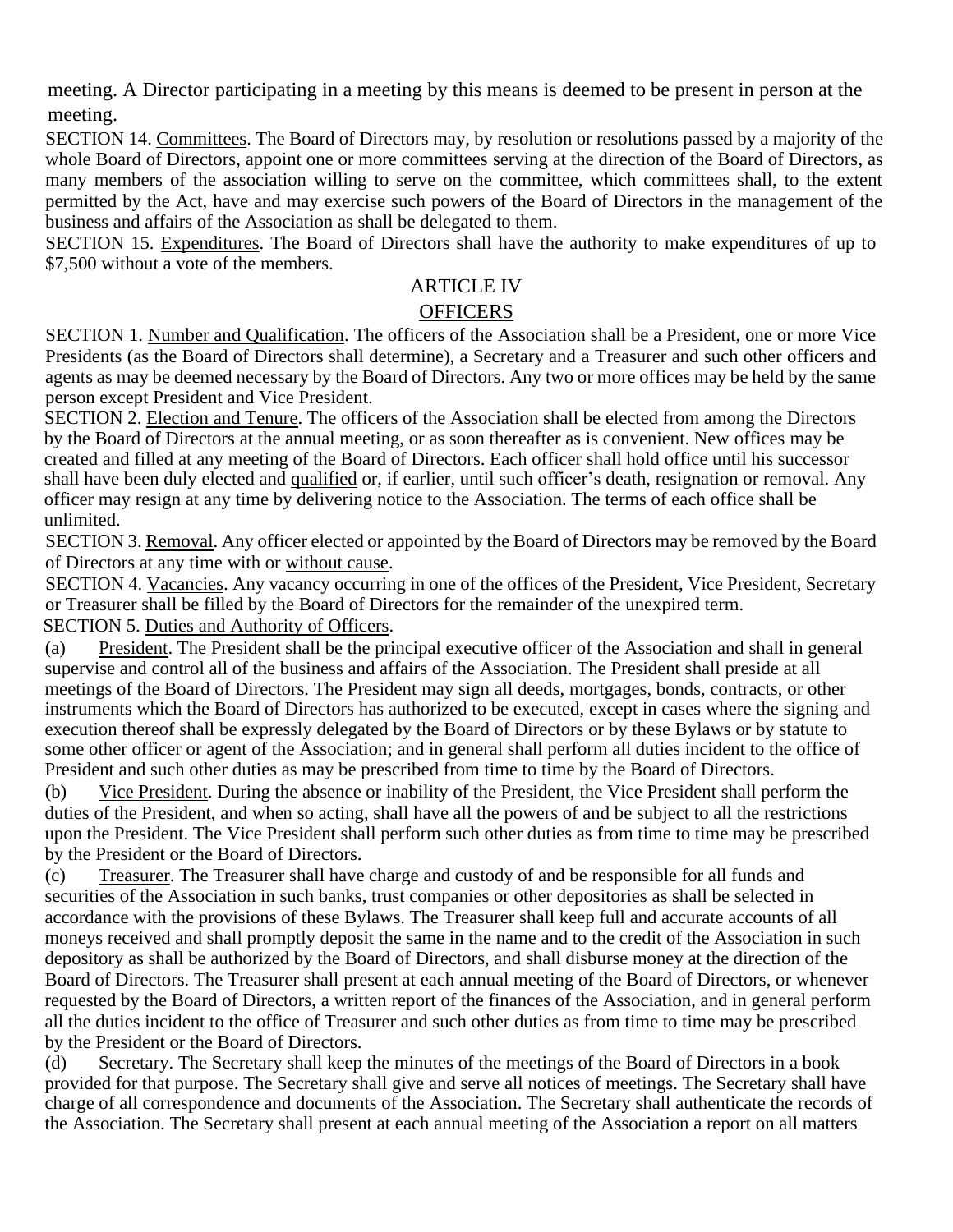pertaining to the Association and in general perform all duties incident to the office of the Secretary and such other duties as from time to time may be prescribed by the President or the Board of Directors.

## ARTICLE V

# STANDARD OF CONDUCT FOR DIRECTORS AND OFFICERS

SECTION 1. A Director or Officer of the Association shall discharge his or her duties as a Director or Officer, in good faith, with the care an ordinarily prudent person in a like position would exercise under similar circumstances, and in a manner he or she reasonably believes to be in the best interests of the Association. SECTION 2. In discharging his or her duties, a Director or Officer is entitled to rely on information, opinions, reports, or statements, including financial statements and other financial data, if prepared or presented by: (a) One or more officers or employees of the Association whom the Director or Officer reasonably believes to be reliable and competent in the matters presented;

(b) Legal counsel, public accountants, or other persons as to matters the Director or Officer reasonably believes are within the person's professional or expert competence; or

(c) A committee of the Board of Directors of which the Director is not a member as to matters within its jurisdiction if the Director reasonably believes the committee merits confidence.

SECTION 3. A Director or Officer of the Association is not acting in good faith if such Director or Officer has knowledge concerning the matter in question that makes reliance otherwise permitted by this section unwarranted.

SECTION 4. A Director or Officer of the Association is not liable to the Association or any other person for any action taken or not taken as a Director or Officer, if such Director or Officer acted in compliance with this section. A Director or Officer of the Association shall not be deemed to be a trustee with respect to the

Association or any property held or administered by the Association, including without limitation, property that may be subject to restrictions imposed by the donor or transferor of such property.

## ARTICLE VI

# CONTRACTS, CHECKS, DEPOSITS, AND FUNDS

SECTION 1. Contracts. The Board of Directors may authorize any officers, agent or agents of the Association, in addition to the officers so authorized by these Bylaws, to enter into any contract or execute and deliver any instrument in the name of and on behalf of the Association, and such authority may be general or confined to specific instances.

SECTION 2. Checks Drafts Etc. All checks, drafts or orders for the payment of money, notes or other evidences of indebtedness issued in the name of the Association, shall be signed by such duly authorized officer or officers, agent or agents of the Association and in such manner as shall from time to time be determined by resolution of the Board of Directors. In the absence of such determination by the Board of Directors, such instruments shall be signed by the Treasurer and countersigned by the President of the Association.

SECTION 3. Gifts. The Board of Directors may accept on behalf of the Association any contribution, gift, bequest or device for the general purposes or for any special purpose of the Association.

#### ARTICLE VII

## BOOKS AND RECORDS

The Association shall keep correct and complete books and records of account and shall also keep minutes of the meetings of the Board of Directors and committees having any of the authority of the Board of Directors.

# ARTICLE VIII

## FISCAL YEAR

The fiscal year of the Association shall begin on January 1 and end on December 31 in each year, and books of account shall be maintained on this basis.